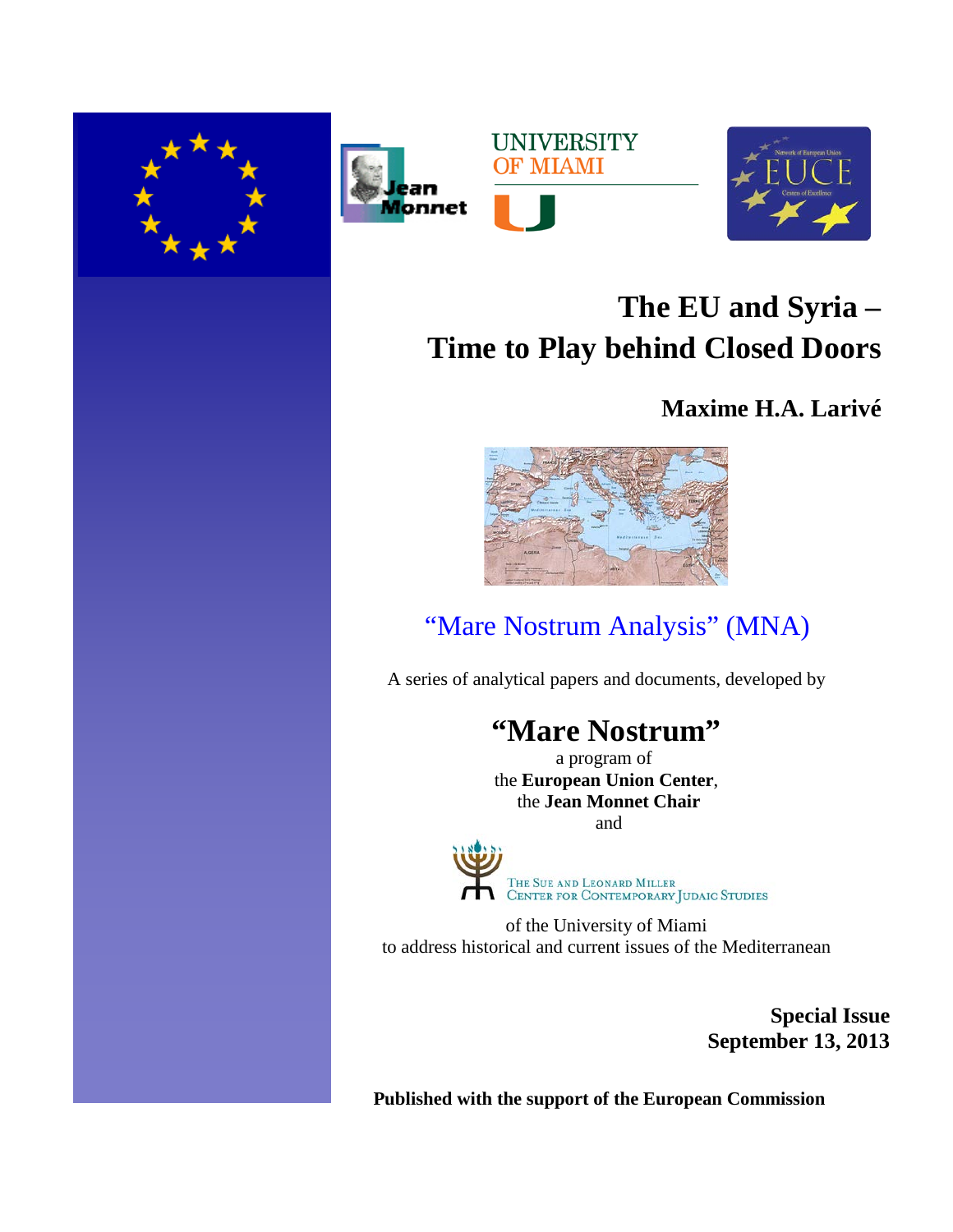### **The Jean Monnet/Robert Schuman and "Mare Nostrum" Paper Series**

The Jean Monnet/Robert Schuman Paper Series is produced by the Jean Monnet Chair of the University of Miami, in cooperation with the Miami-Florida European Union Center of Excellence, a partnership with Florida International University (FIU).

These monographic papers analyze ongoing developments within the European Union as well as recent trends which influence the EU's relationship with the rest of the world. Broad themes include, but are not limited to:

- $\triangleright$  The collapse of the Constitution and its rescue by the Lisbon Treaty
- $\triangleright$  The Euro zone crisis
- $\triangleright$  Immigration and cultural challenges
- $\triangleright$  Security threats and responses
- $\triangleright$  The EU's neighborhood policy
- $\triangleright$  The Mediterranean
- $\triangleright$  The EU and Latin America
- $\triangleright$  The EU as a model and reference in the world
- $\triangleright$  Relations with the United States

These topics form part of the pressing agenda of the EU and represent the multifaceted and complex nature of the European integration process. These papers also seek to highlight the internal and external dynamics which influence the workings of the EU and its relationship with the rest the world.

*Miami - Florida European Union Center: Jean Monnet Chair Staff:*

Web: [www.miami.edu/eucenter](http://www.miami.edu/eucenter) 

University of Miami **Joaquín Roy** (Director) 1000 Memorial Drive **Astrid Boening** (Research Associate) 101 Ferré Building **María Lorca** (Research Associate) Coral Gables, FL 33124-2231 **Maxime Larivé** (Research Associate) Phone: 305-284-3266 **Beverly Barrett** (Associate Editor) Fax: (305) 284 4406 **Dina Moulioukova** (Research Assistant)

> Florida International University  **Rebecca Friedman** (FIU, Co-Director)

### *International Editorial Advisors:*

**Iordan Gheorge Bărbulescu**, National University, Bucarest, Romania **Federiga Bindi**, University Tor Vergata, Rome, Italy **Francesc Granell**, University of Barcelona, Spain **Carlos Hakansson**, Universidad de Piura, Perú **Fernando Laiseca**, ECSA Latinoamérica **Finn Laursen**, Dalhousie University, Halifax, Canada **Michel Levi-Coral**, Universidad Andina Simón Bolívar, Quito, Ecuador **Félix Peña**, Universidad Nacional de Tres de Febrero, Buenos Aires, Argentina **Lorena Ruano**, CIDE, Mexico **Eric Tremolada**, Universidad del Externado de Colombia, Bogotá, Colombia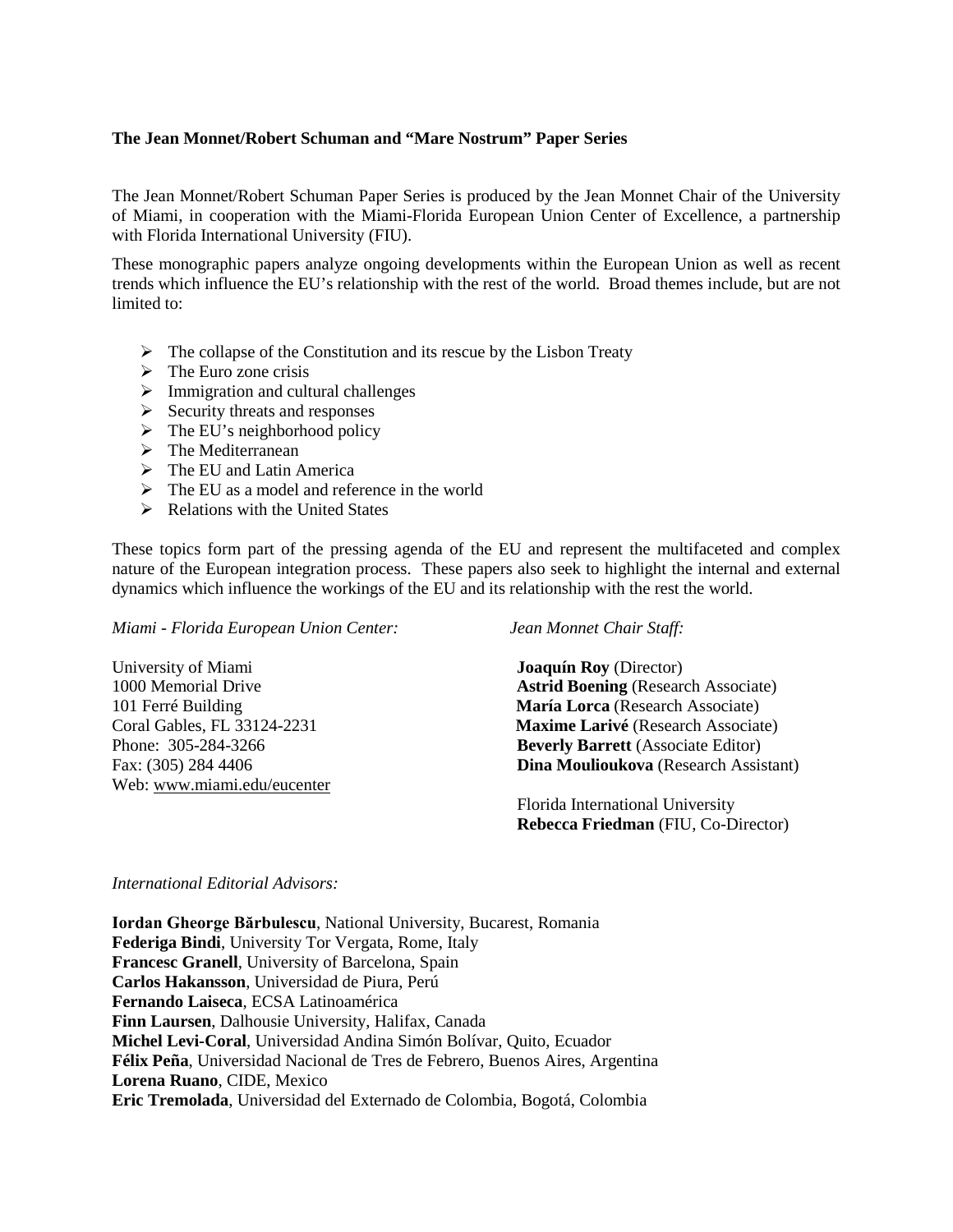## **The EU and Syria – Time to Play behind Closed Doors**

## **By Maxime H.A. Larivé[\\*](#page-2-0)**

Since the – presumed – utilization of chemical weapons against civilians by the Assad regime late August, the members of the Euro-Atlantic community have been building the case for a military intervention, a punishing mission against Bashar al-Assad. Despite evidences that sarin gas was used, the UK and Germany seem to be out of the race – for a similar reason: domestic politics –, leaving the US and France in the starting blocks. French President Hollande has expressed his commitment to go to war. The world is now on hold waiting for the US as President Obama, after asking US Congress to postpone a vote on a military intervention, is working on a possible diplomatic solution with Russian President Putin. Since Kerry's comments in London earlier this week, Russian President Putin has been seeking for a diplomatic solution that would put all Syrian chemical arsenals under international supervision.

After a day of discussion and having Senators Graham and McCain over at the White House two weekend ago to talk strategy, it is still unclear if the US will be leading the way to Syria. On Wednesday, September 5<sup>th</sup>, the [Senate Foreign Relations Committee](http://www.foreign.senate.gov/hearings/the-authorization-of-use-of-force-in-syria) voted 10 to seven to approve a limited strike against Syria. However, if Congress can vote on it, the [motion](http://www.ft.com/intl/cms/s/0/53ca530e-1531-11e3-b519-00144feabdc0.html?siteedition=intl#axzz2e1CuJxCq) agreed by US Democratic and Republican senators, would authorize a limited attack on Syria, but rule out boots on the ground and giving a 60-day deadline. Since the Presidential address on September 10<sup>th</sup>, American and Russian diplomats have been working on a different road, or the Putin alternative.

Until then, where has the European Union been so far? What has been its role since the beginning of the violence in Syria? What should we expect from the EU in tackling the Syrian mess? Once again where is the EU and the Common Security and Defense Policy (CSDP)? High Representative Catherine Ashton, the EU foreign minister, has been vocal and condemning the attacks and violence in Syria. But aside from technocratic narratives and soft condemnations, the gap between words and actions has remained considerably wide. Very little has transpired from Brussels giving a sense of what is happening within the European External Action Service (EEAS) in trying to solve and/or avoid the Syrian file. Additionally, the Big Three – Berlin, London and Paris – should receive a share of the blame in the European disappearance from the Syrian spotlight. Paris and London have once again sidelined the EU and avoided another occasion to empower the CSDP. With the House of Commons' decision, London seems to have forgotten about Syria. Even Prime Minister Cameron is not considering bringing up the issue before the House even though he really wants to remain in the game. One way for Britain to remain in the game could be through the EU; but Cameron has been more focused on fighting supranationalism and the EU than anything else. In the case of Paris, President Hollande and his government are committed to act along the US. The rough reality is that France cannot go to Syria alone – due to its military overstretch caused by the current war in Mali and defense cuts – and is now waiting on President Obama to make a decision. President Hollande has been criticized by the left and right wanting to see the Syrian

<span id="page-2-0"></span>Maxime Larivé holds a Ph.D. in International Relations and European Politics from the University of Miami (USA). He is currently working at the EU Center of Excellence at the University of Miami as a Research Associate. His research focus on the questions of the European Union, foreign policy analysis, security studies, and European security and defense policy. Maxime has published several articles in the Journal of European Security, Perceptions, and European Union Miami Analysis as well as World Politics Review.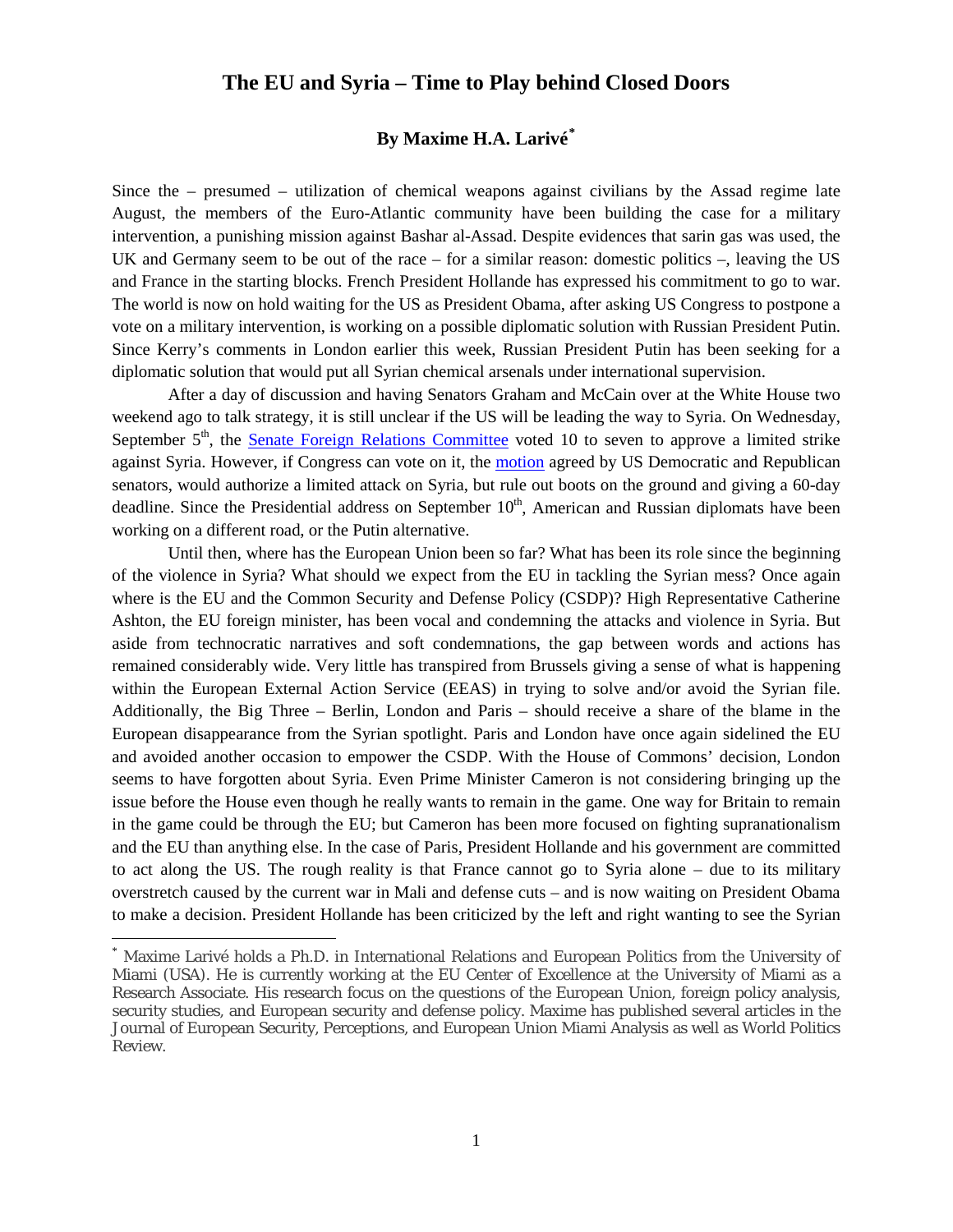issue discussed inside the Parliament. When it comes to Germany, Chancellor Merkel is in the middle of her campaign for reelection. Syria does not figure on her platform for reelection considering the gamble that it represents and the domestic taboo over foreign policy and intervention. Ultimately, the image emanating from Europe is one of disunion and a lack of coherence. Europe looks like a group of atoms floating away from one another without any coherence and wandering in an empty space.

### **Early European policies towards Syria**

Since the first violence broke down in Syria in mid-march 2011, the EU has played a limited role. By the end of March 2011, European diplomats in Syria were wondering if the Assad regime would be the [next](http://euobserver.com/foreign/32056)  [one to fall.](http://euobserver.com/foreign/32056) Soon after alleged violence and killings, HR Ashton [declared](http://euobserver.com/foreign/32078) "I am appalled and extremely concerned by the situation ... I strongly condemn the brutal repression, including the totally unacceptable use of violence and live ammunition, which must cease now." The narrative game of the EU officially kicked in.

The first desire to act against Syria emerged in April 2011 with the first mention of eventual sanctions against Syria through travel bans, asset freezes among others. The EU [sanctions](http://euobserver.com/foreign/32295) finally began early May 2011 and included travel bans of members of al-Assad's inner circle, arms embargo and ban on sales of other security equipment. By the end of the summer 2011, the EU sanctions were extended with more travel ban and assets freeze against Syrian nationals, but as well new bans on [oil explorations](http://euobserver.com/tickers/113727) contracts in Syria.

By the end of 2011 and early 2012, the first narratives of an eventual military interventions emerged from some EU Member States, especially France. In the meantime, European division on Syria between EU ministers appeared and have since lingered. In 2012, the EU recognized the National Coalition for Syrian Revolutionary and Opposition Forces as the representations of Syrian people. Some months later, Ashton called on al-Assad to [step down](http://euobserver.com/tickers/118645) and contribute to a political transition for the country.

Since March 2013, the EU has not been able to operationalize a clear strategy and policy. "The European Union was slow with its contingency planning, the initial sanctions regime was weak," wrote [Christopher Meyer and Karen E. Smith](http://euobserver.com/opinion/121114) "and diplomatic efforts vis-à-vis Russia lacked political urgency." Since the beginning of the Arab Spring, the EU has clearly demonstrated the limited power of soft power and its limited role and influence as a global actor. The EU, as the members of the Euro-Atlantic community, has been playing catch up enabling any types of meaningful strategy.

Since the early moments of the Arab Spring, the EU, as the rest of Western powers, have not been able to influence any developments. What is most surprising is the limited EU strategy towards this crucial neighbouring region. The consequences of the war in Libya, instabilities in Egypt and the violence in Syria are real for the EU and its Member States. The violence in Syria alone have caused a flood of refugees, reaching almost 1.5 millions, spilling over neighbours. The regional power vacuum is creating direct risks to the EU.

### **After the use of sarin gas**

Since the allegation of al-Assad's utilization of sarin gas against Syrians late August, the Euro-Atlantic community has been on a fast-track to send a message against the use of chemical weapons. Members of the community have committed themselves to [punish Bashar al-Assad for using chemical weapons](http://foreignpolicyblogs.com/2013/09/02/the-shadow-of-iraq/) in the name of the 1925 Geneva Protocol. Al-Assad crossed the Rubicon by using chemical weapons – act that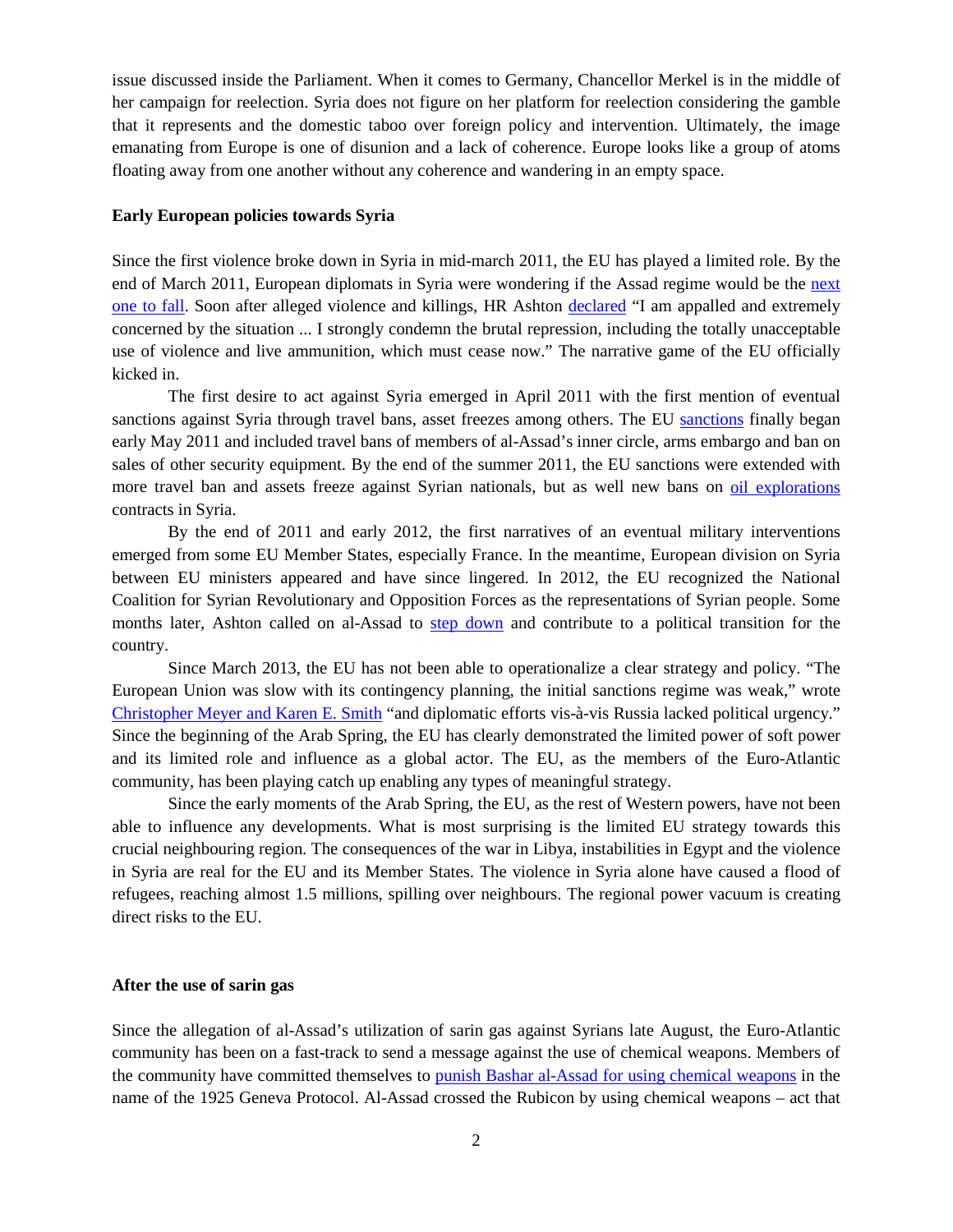still need to be confirmed by the UN inspectors –. One of the last uses of chemical weapons by a government against civilians took place in 1987 when Saddam Hussein dropped gas bombs over Kurdish villages. Since their first uses during World War I, a taboo over chemical weapons has remained. The norms and principles of non-utilization of chemical weapons have been enforced since the end of World War II through international agreement and the United Nations.

Days after the use of sarin gas, on August  $26<sup>th</sup>$ , HR Ashton made several comments on the Syrian crisis after her meeting with the Minister of Estonia. [She remarked that](http://www.eu-un.europa.eu/articles/en/article_13882_en.htm)

*[…] when it comes to Syria, I think everyone has been really horrified by the reports of the chemical attack. I have spoken of course with colleagues on the Foreign Affairs Council, Secretary Kerry and with Minister Lavrov about this. I think two things are especially important.*

*First is to ensure the inspectors who are in Syria are able to examine the evidence as quickly as possible and reach clear conclusions about what looks like an attack of this kind.*

*Secondly, of course the Security Council is extremely important in this. It is the role of the Security Council to look and see how the international community can and should respond but that does not excuse the rest of us from considering very carefully what we need to do. The position that I have laid out for well over a year is that ultimately we have to find a political process that is going to bring peace and security to Syria and we have talked often about Geneva Two.*

*The continuation of the process that began in Geneva - the venue is irrelevant, the process is what matters - and in my conversations with both the United States and with Russia I have said that more than ever we need to find a way to stop this violence for all time and we need to find a way that is going to bring peace and security back to the people.*

*Of course, a lot of countries are considering very carefully the implications of this attack but as yet I don't think there have been any decisions made. However, as I have said before the most important thing in the end is we have to find a political solution to this and quickly. […]*

Such comments fall short from any clear condemnations or even a EU policy for actions. *Le mot d'ordre* has been political solution without a clear strategy, which remains quite of a challenge. Since 2011, Ashton has continuously worked on defending EU actions and even declared that the EU's responses were not ["marginal activit\[ies\].](http://euobserver.com/foreign/32352)"

In a recent announcement, Michael Mann – Ashton' spokesperson –, underlined the need for the international community to wait for the UN inspectors to complete their report. He [said that](http://en.trend.az/regions/met/arabicr/2185580.html) "We of course condemn in the strongest terms the attack and we call for the international community to take strong action ... But let's wait until definitive information has been drawn together before we do that, particularly by the UN inspectors." Herman Van Rompuy, EU Council President, sent the same message by asking France and the US to act along the UN. He [declared](http://euobserver.com/foreign/121330) on September 5<sup>th</sup> that "While respecting the recent calls for action, we underscore the need to move forward with addressing the Syrian crisis through the UN process." Even President Barroso made a similar point during his [2013 State of the Union](http://europa.eu/rapid/press-release_SPEECH-13-684_en.htm)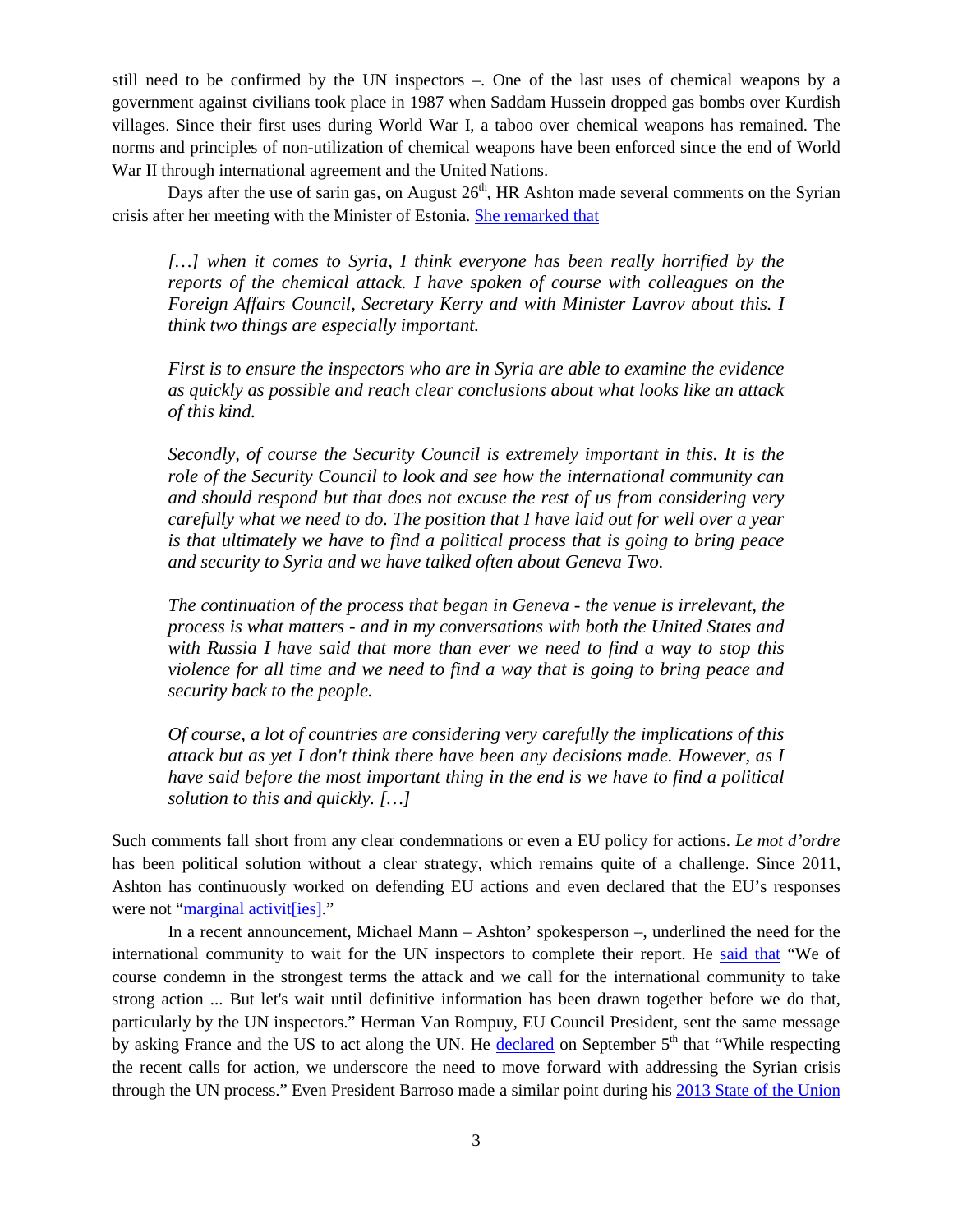when declaring that "The international community, with the UN at its centre, carries a collective responsibility to sanction these acts and to put an end to this conflict." Has the Union given up in being part of the solution by delegating the work to the UN?

#### **What's next for the EU?**

During the EU meeting in Vilnius, US Secretary of State Kerry joined the 28 EU foreign ministers and discussed the Syrian issues among others. HR Ashton told the 28 ministers that Kerry's participation "will be a valuable opportunity to exchange views with him on key issues." With Britain out, Kerry may well try to work closely with his French counterpart in building a coalition of the willing. During his European tour, [US Secretary Kerry](http://www.euractiv.com/global-europe/john-kerry-attend-eu-ministerial-news-530275?utm_source=EurActiv%20Newsletter&utm_campaign=6ba0df6ea8-newsletter_daily_update&utm_medium=email&utm_term=0_bab5f0ea4e-6ba0df6ea8-245317957) met with his French counterpart, Laurent Fabius, and made a public stand trying to break the comparison between Iraq and Syria. Kerry *underlined* that Syria will not be an 'Iraq 2,' while Fabius added that "each time the cause is just [note Iraq was not from a French approach]… we stand together, France and the United States."

Following the two-day meeting Vilnius, HR Ashton made a [public statement](http://www.consilium.europa.eu/uedocs/cms_data/docs/pressdata/EN/foraff/138691.pdf) underlining the position of 28 ministers on the Syrian crisis. The only sign of agreement among the 28 is illustrated in this following opening statement "That attack constituted a blatant violation of international law, a war crime, and a crime against humanity. We were unanimous in condemning in the strongest terms this horrific attack." Aside from the careful wording of the document, it falls short, once again, from any type of actions. The Member States agreed on promoting a diplomatic approach by advocating in favor of a Geneva II peace conference, respecting the sanctity of the UN, and providing aid and assistance to the ones in need in Syria. During the 2013 State of the Union, President of the Commission, José Manuel Barosso, underlined that the EU leads the international aid response with 1.5 billion euros. Despite being one of the largest donors, the EU is not using this for increasing its aura at the international level. Donating money for aid does not translate into real influence; at the end of the day soft power cannot replace hard power.

Meaningful interaction did occur at the current G-20 summit in St Petersburg starting on September  $5<sup>th</sup>$ , which was serving several issues on the menu such as economic and trade policy and [Syria.](http://euobserver.com/agenda/121242) At the end of the day, the G-20 meeting came at a perfect moment for re-launching the use of diplomacy. In recent decades, members of the Euro-Atlantic community have misused diplomacy, as it is useless if it is solely employed for interacting with friends. Diplomacy is the best instrument that countries have in order to develop ties, or at least build some, with perceived and/or real enemies. The Cold War exemplifies the use in diplomacy for such purpose. Unfortunately, this has been a lost skill – as domestically in the West interacting with rogue states is seen as a weakness from the leadership – since the end of the Cold War. The G-20 platform played this needed and required interaction between world powers on addressing the Syrian tragedy. From what transpired in the press, the G-20 meeting over Syria was a [gladiatorial contest](http://www.bbc.co.uk/news/world-europe-23999009) between the two old Cold War foes. The US and Russia ruled on the issue clearly leaving on the sidelines European powers and the EU.

During the summit, President Obama and Putin met aside of the meeting at several occasion. President Putin has since the G-20 played the diplomatic game quite well in order to undermine the gap between the US and Russia on Syria by [saying](http://www.ft.com/intl/cms/s/0/03b49444-16c9-11e3-bced-00144feabdc0.html#axzz2e1CuJxCq) "we work, we argue about issues. We are human… But I repeat once again that global mutual interests form a good basis for finding a joint solution to our problem." However, France did not appear to be a major actor in this G-20 meeting, even though President Hollande and Obama did interact aside. But the reality is that France, and this has been acknowledged by President Hollande, cannot launch a military strike alone. "Mr. Obama's ploy has